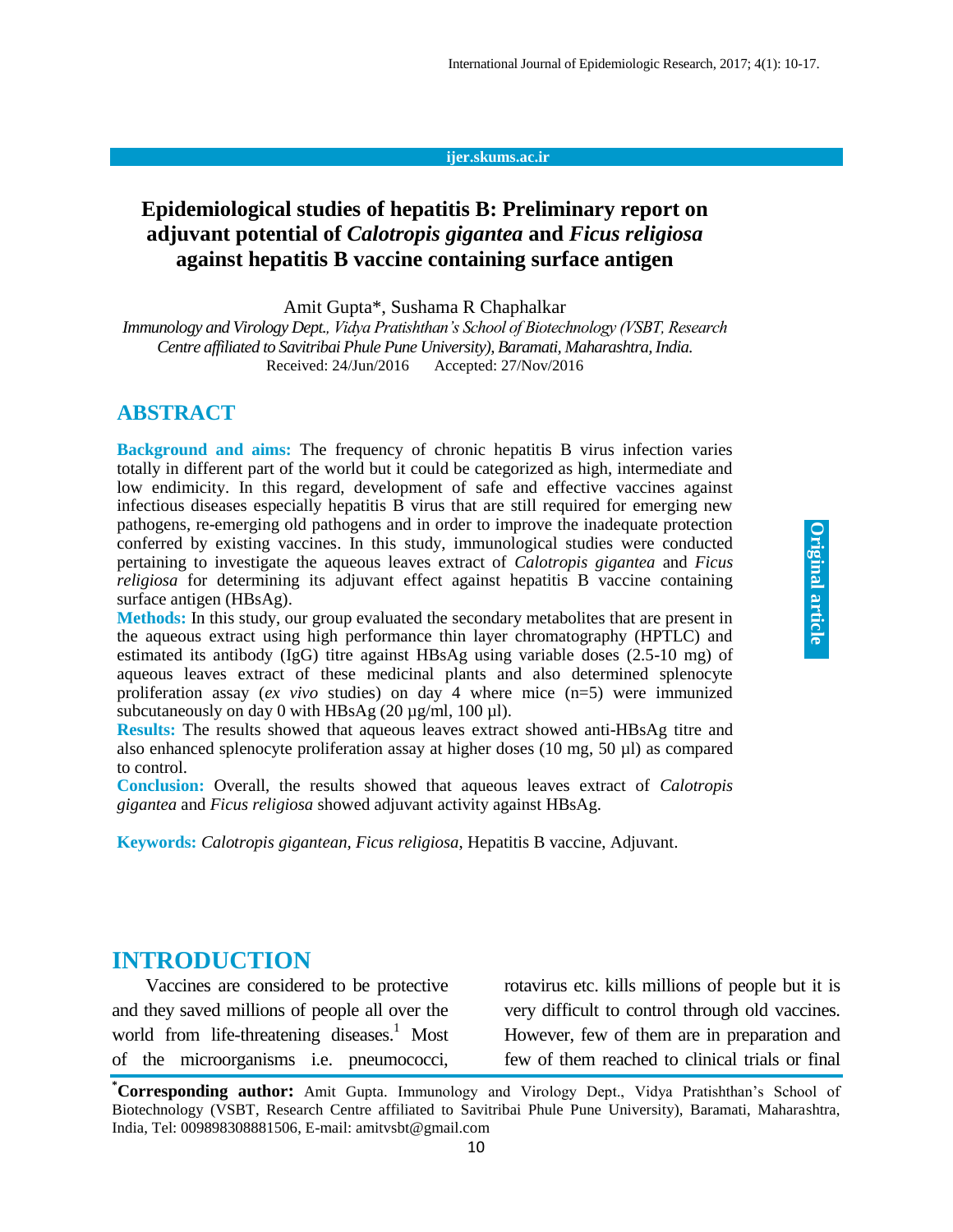stages of development.<sup>2,3</sup> For vaccine preparation, major problems are generally reported i.e. instability of microbial genome, absence of adjuvants, lacking of experimentation related to animal model studies, and etc.<sup>4,5</sup> In view of this, it is important to develop new adjuvants (plant based or synthetic) for vaccine antigen that are safe and economically viable. Development or screening of new adjuvants is highly required for vaccine antigen and eliminating various infectious diseases e.g. Hepatitis B virus (HBV). $6,7$ 

Hepatitis B virus (HBV; *Hepadnaviridae* family) is classified into eight genotypes (i.e. A to H) based on sequence comparison and each genotype showed variation in geographical distribution. Out of three viral particles, HBsAg containing small spherical structures (20 nm diameter) and filaments (variable length, width 22 nm) where as host derived lipids without nucleic acids (viral) are considered to be non-infectious. $6,7$  In addition, HBV virion (infectious; double shelled structure; 42 nm in diameter) consisting of lipid envelope containing HBsAg that surrounds inner nucleocapsid composed of hepatitis B core antigen (HBcAg) complexed with virally encoded polymerase and the viral DNA genome.In contrast, detection of HBV disease has been the highest in 2015-16 when 1,200 cases of the total 1.9 lakh samples tested were found to be positive. In comparison, only a 100 were found to be HIV positive (reported in Bowring and Lady Curzon Hospital, Bangalore;  $14<sup>th</sup>$  June 2016).

In this regard, selection of proposed adjuvant candidates will likely be required to achieve protective immunity against vaccine antigen i.e. HBsAg. Number of

immunologists claimed as well as reported that vaccine containing adjuvant (plant based or synthetic) that are capable of generating a broad immune response with high levels of antibodies production (IgG1 and IgG2a) and cytotoxic T lymphocytes that are responsible for eliminating intracellular infections. 6,7 In view of this, there is an urgent need for eliminating this viral disease, lot of vaccines related to HBV that are available. In this study, we used HBV vaccine (Serum institute of India) containing HBsAg (20 µg) adsorbed on aluminium hydroxide (0.5 to 0.8 mg). In view of this, our group focused on those test candidates (i.e. medicinal plantsespecially *Calotropis gigantea* and *Ficus religiosa* will help us how to formulate the proposed adjuvant candidate (aqueous extract) extracted from *Calotropis gigantea* and *Ficus religiosa* in vaccines that are targeted specifically against viral infections. In view of this, these medicinal plants i.e. *Calotropis gigantea* and *Ficus religiosa* were selected because of immunopharmacological applications i.e. antiinflammatory, antioxidant, proteases etc. $8-11$  In the present study, our group evaluated the immunoadjuvant activity of these two medicinal plants against HBsAg.

## **METHODS**

Assembled plant leaves of *Calotropis gigantea* and *Ficus religiosa* were collected from Vidya Pratishthan's garden in the month of March 2016 and studied its immune adjuvant activity against HBsAg using these medicinal plant leaves macerated in liquid nitrogen and dissolved in phosphate buffered saline (PBS) in order to prepare aqueous extract.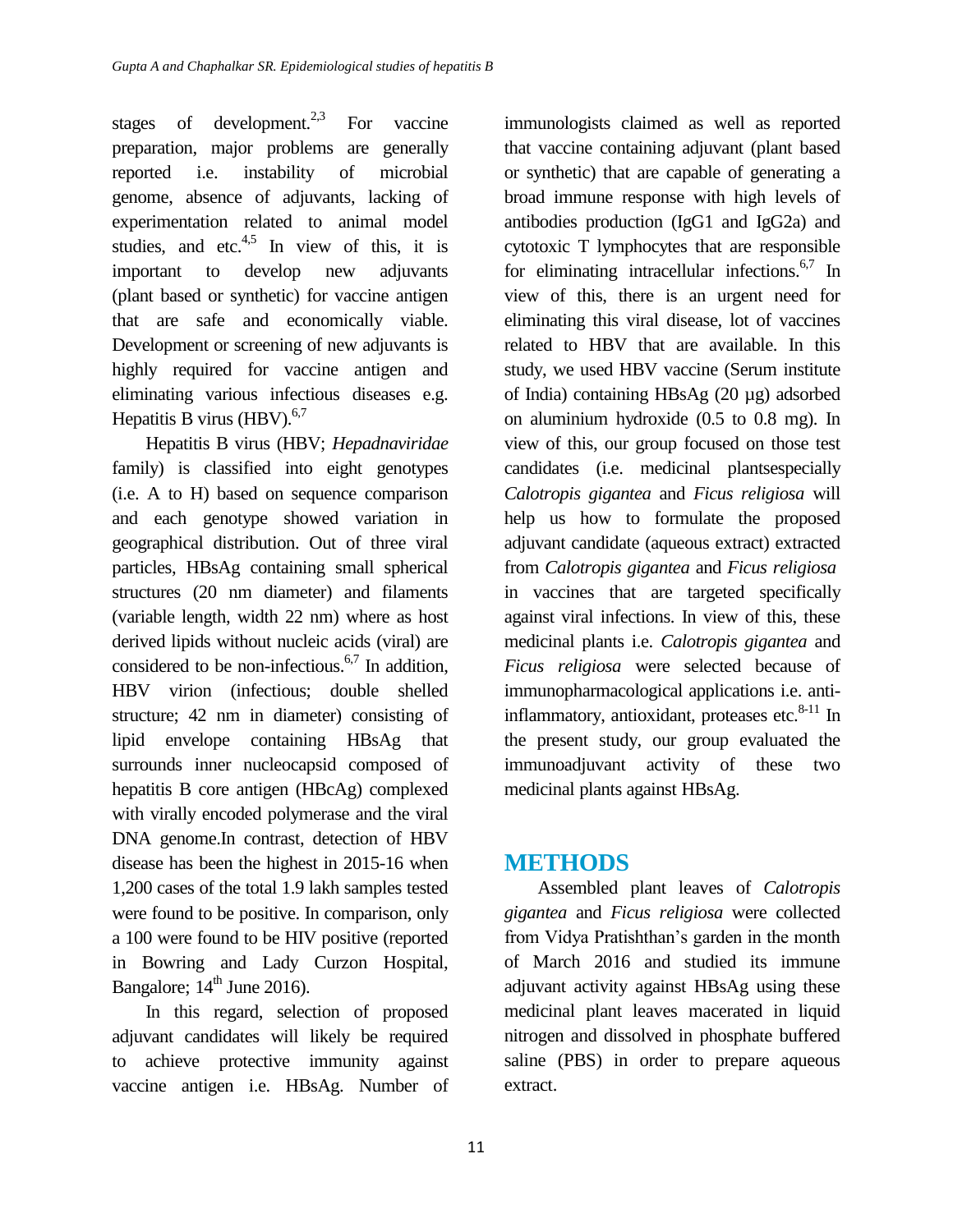For these studies, HPTLC analysis were performed and revealed the presence of secondary metabolites i.e. saponin, terpenoids, flavonoids and phenolics in the phytochemical profile of aqueous leaves extract of *Calotropis gigantea* and *Ficus religiosa*. The retardation factor (Rf) value of secondary metabolites in *Calotropis gigantea* (saponin, 0.31-0.46; terpenoid, 0.92; phenolics  $\langle 0.72 \rangle$  where as *Ficus religiosa* (saponin, 0.37-0.79; terpenoid, 0.96; phenolics, 1.14).

For immune adjuvant activity, indirect Elisa was performed using standard HBsAg (1:1000 dilution) as coating antigen. Variable doses (2.5-10 mg) of aqueous leaves extract of *Calotropis gigantea* and *Ficus religiosa* were used and anti-HBsAg used as standard for the estimation of IgG antibody titre. Horse antiserum used as secondary antibody and optical density (OD) measured at 450 nm.<sup>12</sup>

*Ex vivo* studies were carried out in mice model studies. Mice were immunized on day 0 with HBsAg (20 µg/ml; 100 µl) and collected splenocytes on day 4 for proliferation assay and estimation of Th1 (IFN-gamma and TNF alpha) cytokines from cell culture supernatant. These studies were conducted under ethical guidelines.

Briefly, splenocytes  $(10^5 \text{ cells/well};$ 100 µl) were taken in 96 well plate for 48 h incubation in carbon dioxide incubator along with variable concentration of aqueous leaves extract (2.5-10 mg; 50 µl). Thereafter, further exposed with HBsAg  $(20 \text{ µg/ml}; 10 \text{ µl})$ vaccinein a final volume of 0.2 ml. All these studies were conducted and analyzed at our

institute between March to May 2016. After incubation, it was collected the supernatant after centrifuging these splenocytes samples containing HBsAg for estimation of Th1 (IFN-gamma and TNF alpha) cytokines from cell culture supernatant. Finally, freshly added media in 96 well plate and then added MTT (2.5 mg/ml; 10 µl) solution. Incubate 96 well plate for another 3-4 h; centrifuging the plate, discarded the supernatant and formazon crystals settled at the bottom. These crystals were dissolved in dimethyl sulphoxide and the optical density was measured at 570 nm. 13,14

In addition, measurement of Th1 cytokines (IFN-gamma and TNF alpha) production from splenocytes cell culture supernatant containing HBsAg of *Calotropis gigantea* and *Ficus religiosa* and this experiment was conducted using conventional ELISA kits and reagents, BD Biosciences, according to the manufacturer's instructions.<sup>15</sup>

The difference between control and treated groups of *Calotropis gigantea* and *Ficus religiosa* was determined by one way ANOVA test (using SPSS).

### **RESULTS**

Elisa results confirmed that aqueous leaves extract showed anti-HBsAg titre at higher doses (10 mg) as shown in Figure 1. Anti-HBsAg culture supernatant of splenocytes used as standard for these studies and results showed enhancement of anti-HBsAg titre as compared to control.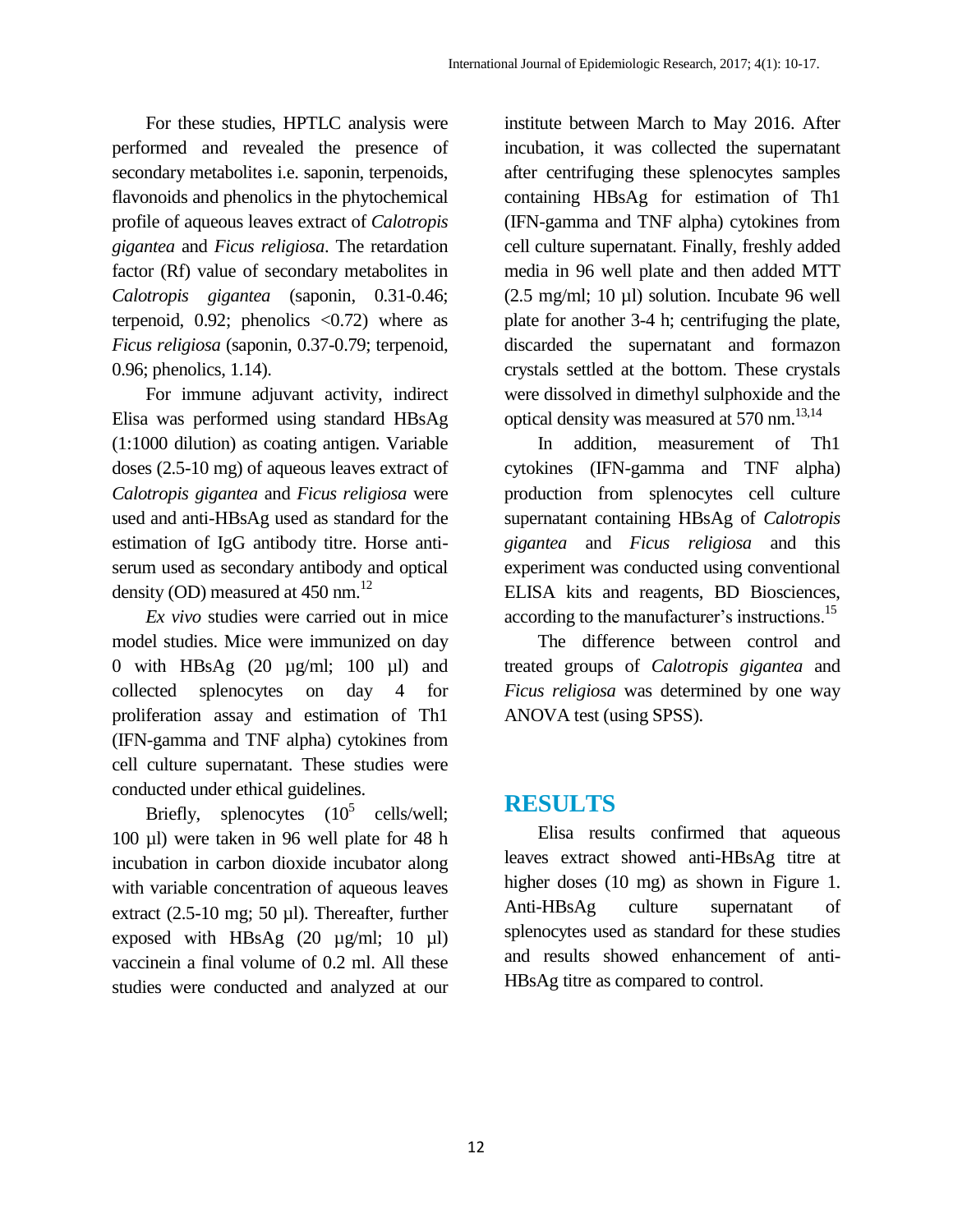

**Figure 1:** ELISA assay

*Indirect Elisa was performed using standard HBsAg (1:1000 dilution) as coating antigen. Aqueous leaves extract of Calotropis gigantea and Ficus religiosa, anti-HBsAg samples were used for the estimation of anti-HBsAg antibody titre. Horse anti-serum used as secondary antibody and optical density measured at 450 nm. The difference between the control and standard is determined by one way ANOVA test.*

The effect of aqueous leaves extract on splenocyte proliferation assay as shown in Figure 2. The results showed that aqueous leaves extract showed anti-HBsAg proliferation at higher doses (10 mg; 50 µl). Anti-HBsAg cell culture supernatant was used as standard for these studies and results showed enhancement of proliferation as compared to control.



#### **Figure 2:** Splenocyte proliferation assay

*Spleen cells (106 cells/ml; 100 µl) were treated with variable doses of aqueous leaves extract in presence HBsAg (as already described in materials and methods section). Values are expressed in Mean ± S.E.The difference between the control and standard is determined by one way ANOVA test.*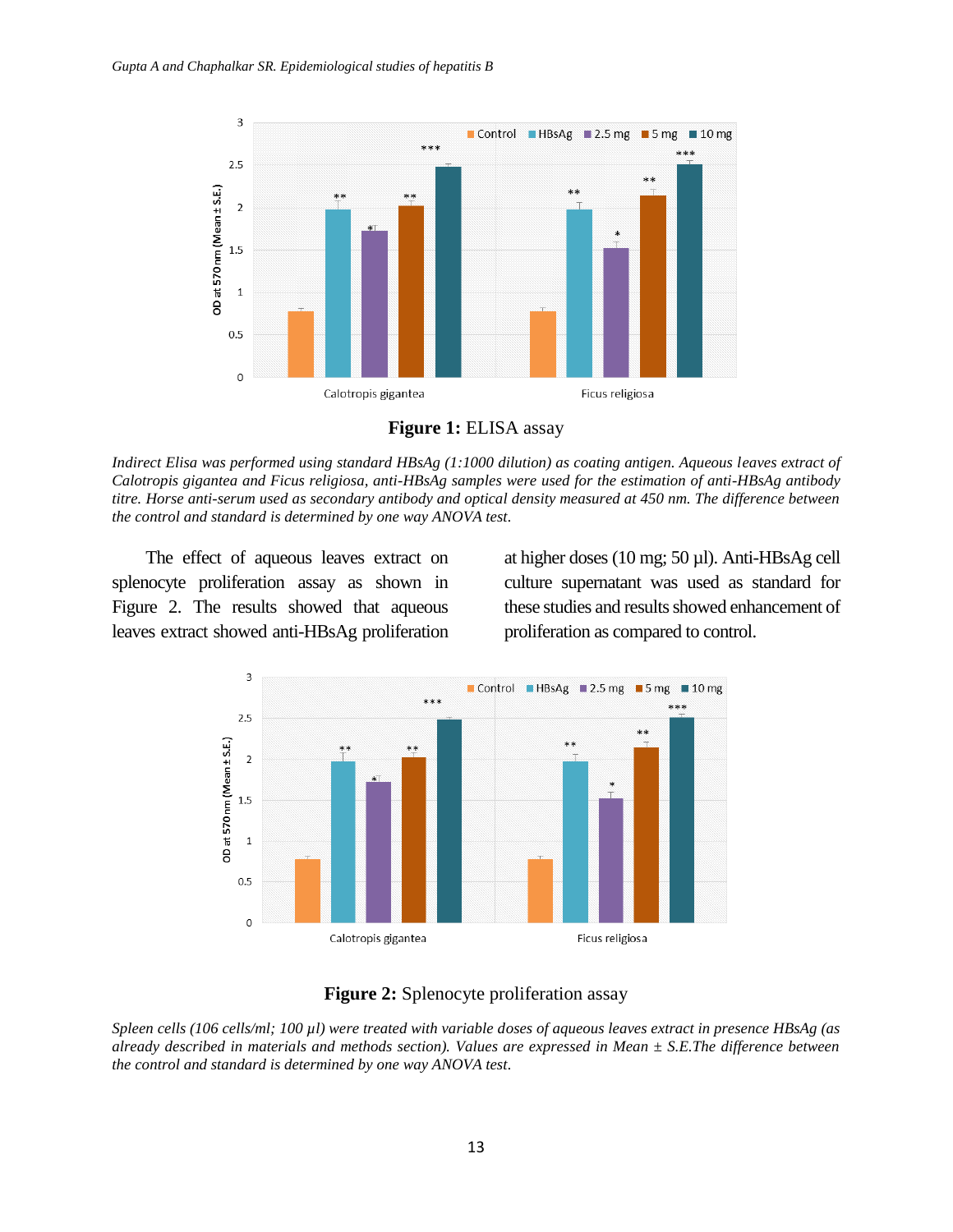In this study, splenocyte cell culture supernatant containing HBsAg were collected for estimation of Th1 cytokines as shown in Figure 3. The results showed that aqueous leaves extract showed enhancement in Th1 cytokines at lower doses (0.625 mg) as compared to control and standard (HBsAg).





*Spleen cells (106 cells/ml; 100 µl) were treated with variable doses of aqueous leaves extract in presence HBsAg and cell culture supernatant was collected for the estimation of cytokines (IFN-gamma and TNF alpha). Values are expressed in Mean ± S.E.The difference between the control and standard is determined by one way ANOVA test.*

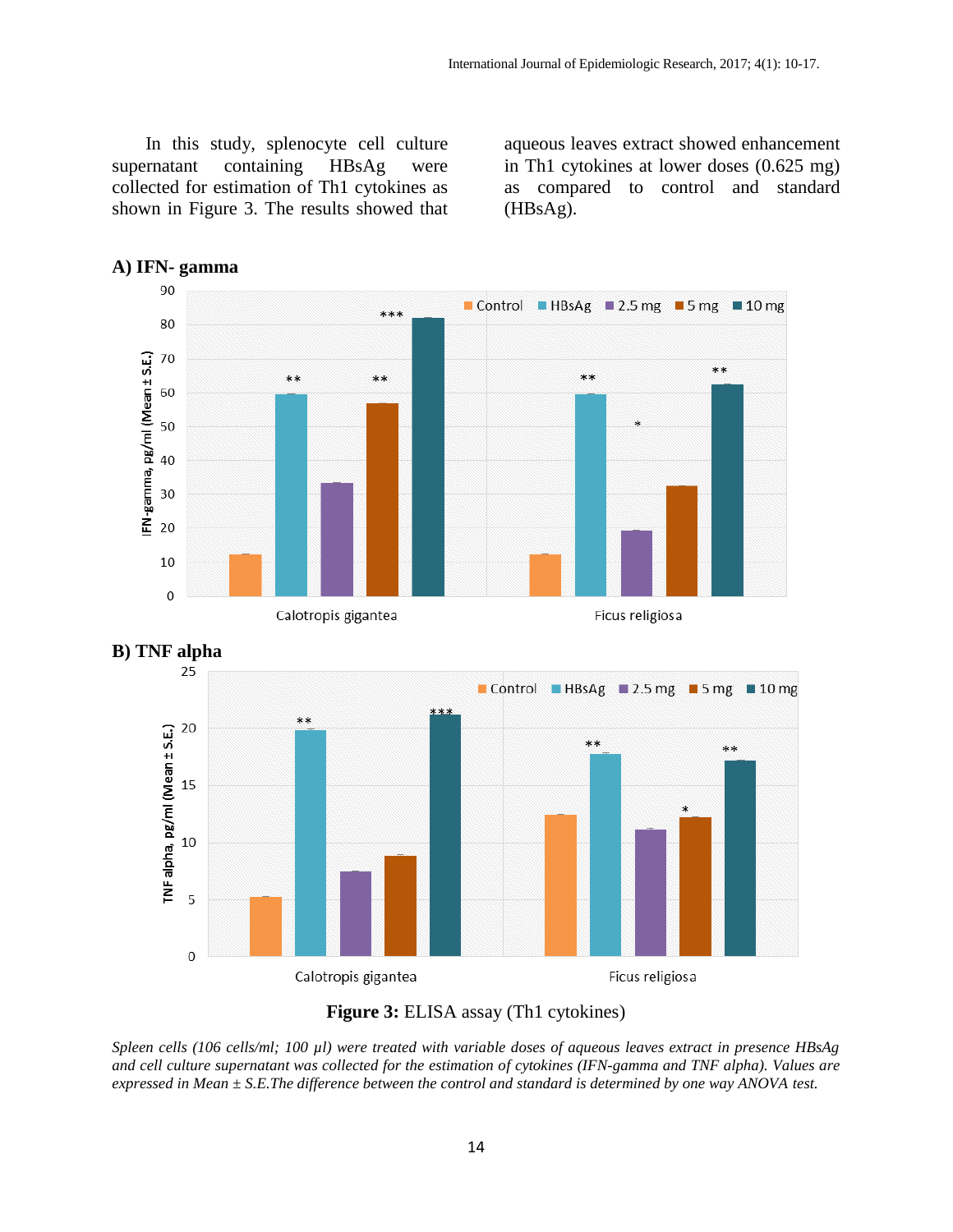### **DISCUSSION**

Hepatitis B is highly endemic disease and is reported in various developing regions (with large population) i.e. South East Asia, China, sub-Saharan Africa, and etc. In these areas, more than 80 % of the population showed serological evidence of hepatitis B viral infection. Most of these infections are generally caused during infancy or childhood. Since most of these infections in children are asymptomatic but evidence is very less related to hepatitis B viral infection, but the rates of chronic liver disease or liver cancer are highly reported in adults. In this regard, our group focused on those medicinal plants that tried to reduce the burden of this disease i.e. hepatitis B. Lot of commercial vaccines that are available in the market but still trying to increase the immunogenicity of this vaccine antigen. In other words, medicinal plant products were considered and proved as alternative sources of vaccine adjuvants against specific protein antigens e.g. HBsAg. Lot of research work is done related to plant based adjuvants for vaccine production. Most of the commercial vaccines containing adjuvant i.e. alum that are available and administered subcutaneously, intraperitoneally, intradermal, and etc. which have the capability to enhance antibody response. Alum is one of the approved adjuvant for human use that elicits only humeral antibody (Th2) response and poorly elicited cell mediated (Th1) immunity. In an effort to screen those molecules or test adjuvant candidates extracted from medicinal plants that enhanced antibody profile (IgG) and cell mediated (T cell derived cytokines i.e. IFN-gamma and TNF alpha) immune

response against vaccine antigen  $(HBsAg)$ .<sup>6,7</sup> For these studies, indirect Elisa was performed using HBsAgas coating antigen andtestedvariable doses of aqueous leaves extract of *Calotropis gigantea* and *Ficus religiosa* and showed anti-HBsAg titre. For further confirmation of its immunoadjuvant activity tested in mice model studies using *ex vivo* studies and performed splenocyte proliferation assay.

In animal model studies, mice were immunized with HBsAg intraperitoneally on day 0 and collect the splenocytes on day 4 and were further exposed to HBsAg in the presence of aqueous leaves extract of these two medicinal plants and showeddose dependent change (enhancement at lower doses) in the proliferation as compared to HBsAg and control. In addition, HBsAg was recognized strongly by aqueous leaves extract containing primary as well as secondary metabolites and antibody-secreting cells from vaccines. Studying this interaction will allow us to further elucidate the effectiveness of antigen adjuvant combinations. For its isolation, extraction as well as purification of adjuvants from various medicinal plants were considered to be safe and totally free from animal or human pathogens, and also provided some beneficial effects in terms of cost, distribution and production.

As per the literature which reveals that Th1 cytokines (IFN-gamma and TNF alpha) are the indicators of cell mediated immunity.<sup>6,7</sup> In this study, we evaluated immunoadjuvant activity of aqueous extract and can be determined through cytokines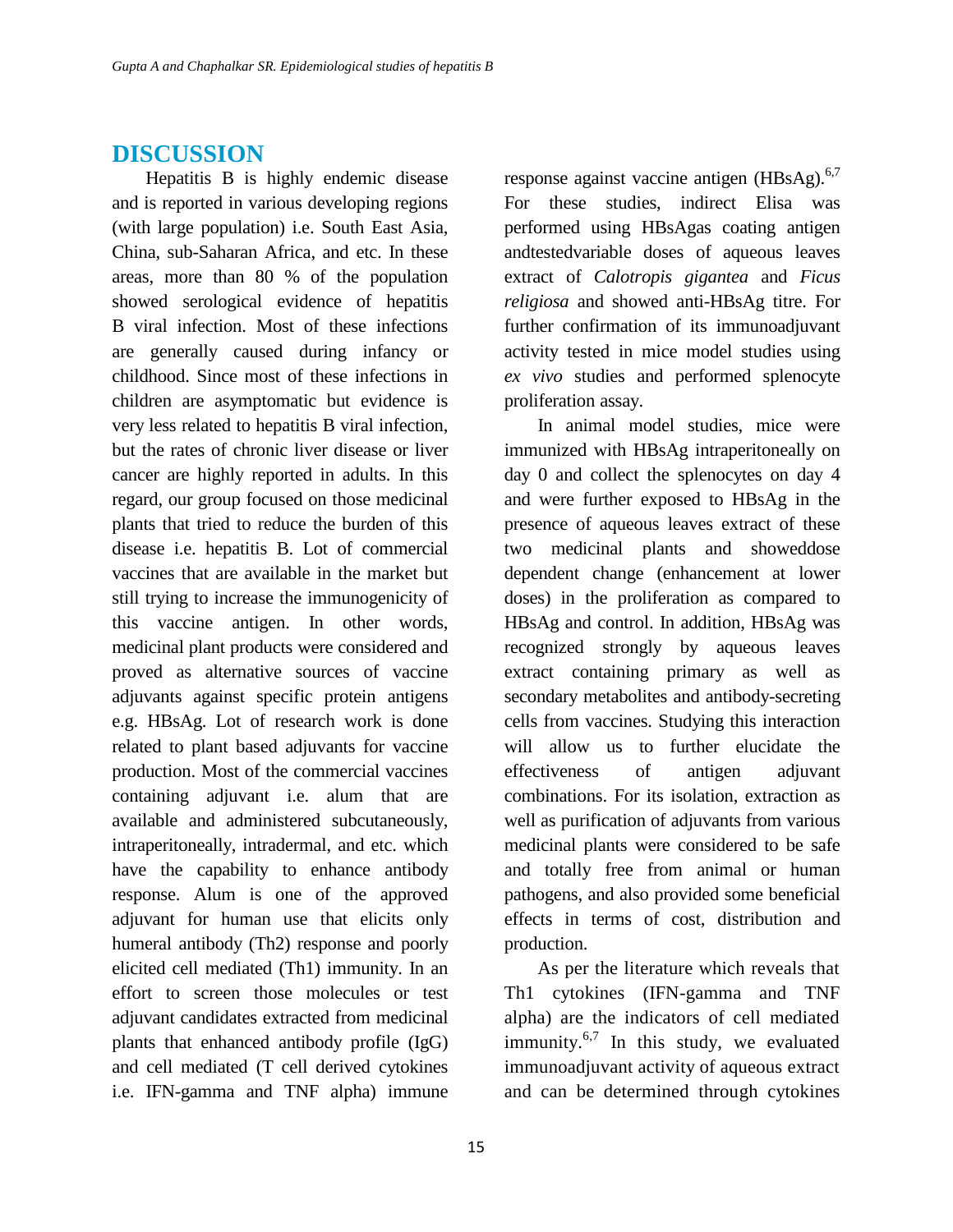from splenocyte cell culture supernatant whether these aqueous extract showed stimulatory or suppressive effect. The results showed that aqueous extract showed enhancement in Th1 cytokines at lower doses as compared to HBsAg and control.Overall, the results showed that aqueous leaves extract of *Calotropis gigantea* and *Ficus religiosa* showed vaccine adjuvant potential, but it's urgently needed some preservatives to store for long time in clinical trial studies.

The potencyrate of routine infant hepatitis B immunization is significantly reduced or inhibiting the prevalence of chronic hepatitis B viral infection has been reported in number of countries. However, there are still many challenges or approaches to achieve the goal of universal childhood immunization against these infectious diseases especially hepatitis B, such as imperfect immunization delivery infrastructure, low coverage and lack of financial sustainability. Therefore, to continue to promote access to hepatitis B vaccines worldwide, great efforts are needed to support countries to ensure sustained funding for immunization programs. Additionally, because the current vaccine must be given by injection, the development of an effective and safe oral HBV vaccine would be advantageous.

## **CONCLUSION**

Medicinal plants i.e. *Calotropis gigantea* and *Ficus religiosa* were selected because of number of immune pharmacological studies as well as their integral role in cellular and humoral immunity. These findings about these proposed adjuvants can also be used to formulate with other vaccine antigens.

### **CONFLICT OF INTEREST**

The authors declare that there are no conflicts of interest.

# **ACKNOWLEDGEMENT**

We would like to thank all individuals who cooperated in this research and helped us to fill out the study.

## **REFERENCES**

1. Muzumdar JM, Cline RR. Vaccine supply, demand, and policy: A primer. J Am Pharm Assoc. 2009; 49(4): e87-99.

2. Bigham M, Copes R. Thiomersal in vaccines: balancing the risk of adverse effects with the risk of vaccine-preventable disease. Drug Saf. 2005; 28(2): 89-101*.*

3. Roland KL, Tinge SA, Killeen KP, Kochi SK. Recent advances in the development of live, attenuated bacterial vectors. Curr Opin Mol Ther. 2005; 7(1): 62-72.

4. Meri S, Jordens M, Jarva H. Microbial complement inhibitors as vaccines. Vaccine. 2008; 26(8): 113-7.

5. Patel JR, Heldens JG. Immunoprophylaxis against important virus disease of horses, farm animals and birds. Vaccine. 2009; 27(12): 1797-810.

6. Khajuria A, Gupta A, Singh S, Malik F, Singh J, Suri KA, et al. RLJ-NE-299A: A new plant based vaccine adjuvant. Vaccine. 2007; 25(14): 2706-15.

7. Khajuria A, Gupta A, Malik F, Singh S, Singh J, Gupta BD, et al. A new vaccine adjuvant (BOS 2000) a potent enhancer mixed Th1/Th2 immune responses in mice